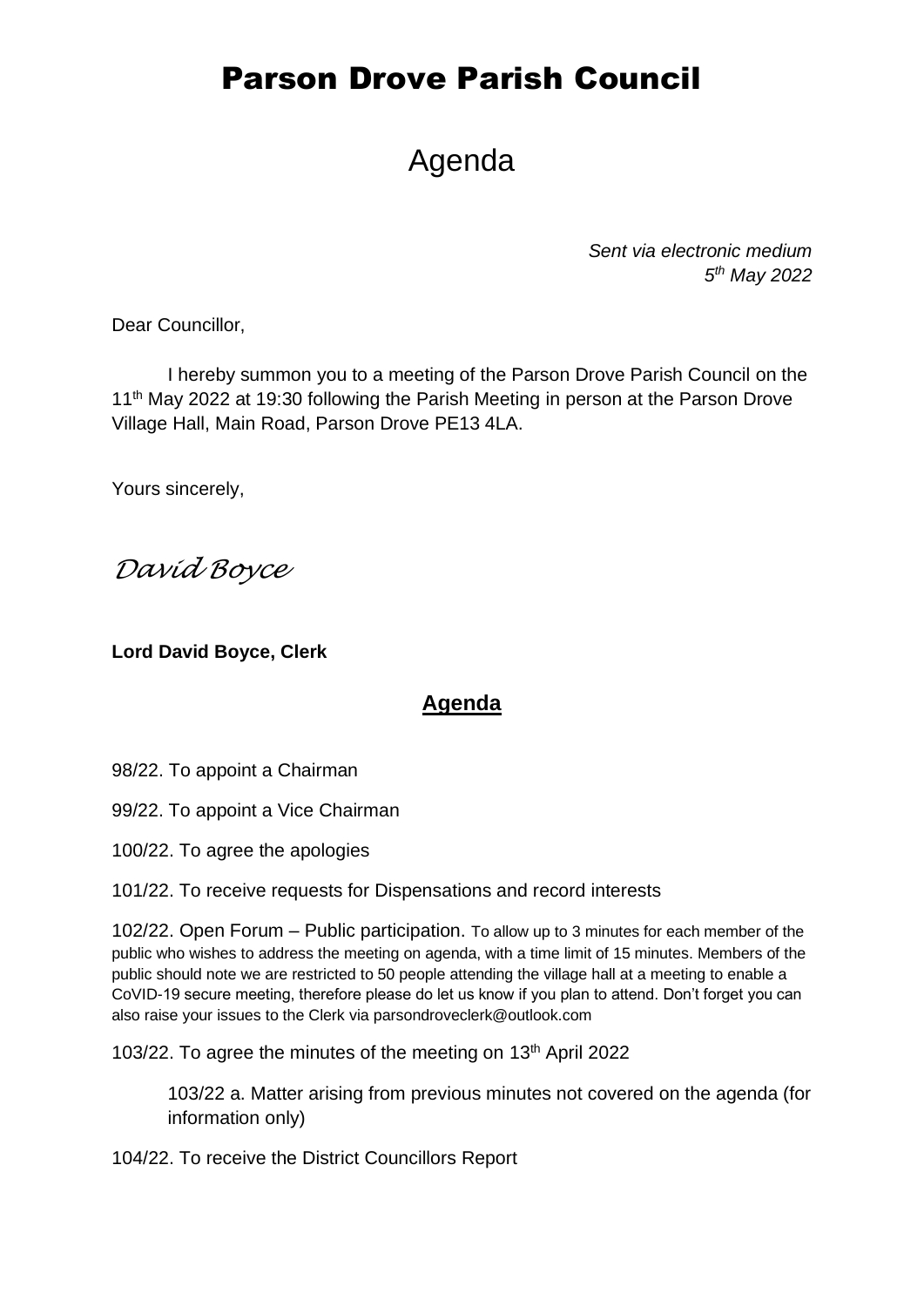105/22. To receive the County Councillors Report

106/22. Highways Matters

106/22. a. To report any new street lighting faults

106/22. b. To consider adopting FPC8 from Wisbech St Mary PC

106/22. c. To discuss potholes on Long Drove

106/22. d. To receive the updated road surface dressing schedule

106/22. e. To discuss speed calming measures on Back Road

106/22. f. To acknowledge the TRO from 25/07/2022 to 19/08/2022 on Sealeys Lane to extend the footpath and resurface existing footpath

106/22. g. To receive an update on the MVAS (Cllr Booth)

107/22. To make the outside Councillor appointments such as John Bends Charity

108/22. Planning application decision updates

108/22 a. F/YR22/0356/NONMAT Non-Material Amendment: amendment to [condition 2 \(materials\) relating to planning permission F/YR17/0770/F](https://www.publicaccess.fenland.gov.uk/publicaccess/applicationDetails.do?keyVal=R9I1SRHE0D800&activeTab=summary)  [\(Conversion of existing barn to form 2-storey 2-bed dwelling including raising the](https://www.publicaccess.fenland.gov.uk/publicaccess/applicationDetails.do?keyVal=R9I1SRHE0D800&activeTab=summary)  [roof to accommodate the first floor and a single-storey side extension involving](https://www.publicaccess.fenland.gov.uk/publicaccess/applicationDetails.do?keyVal=R9I1SRHE0D800&activeTab=summary)  [the formation of a new access and demolition of existing lean-to shed and farm](https://www.publicaccess.fenland.gov.uk/publicaccess/applicationDetails.do?keyVal=R9I1SRHE0D800&activeTab=summary)  [out-buildings together with the formation of a new vehicular access\) to enable](https://www.publicaccess.fenland.gov.uk/publicaccess/applicationDetails.do?keyVal=R9I1SRHE0D800&activeTab=summary)  [upvc to be used for doors and windows instead of timber](https://www.publicaccess.fenland.gov.uk/publicaccess/applicationDetails.do?keyVal=R9I1SRHE0D800&activeTab=summary)

The Barn Clough Cross Farm Marshalls Bank Parson Drove Cambridgeshire PE13 4JE Approved

108/22. b. F/YR22/3019/COND [Details reserved by Condition 09 \(Energy](https://www.publicaccess.fenland.gov.uk/publicaccess/applicationDetails.do?keyVal=R7GAY1HE0D800&activeTab=summary)  [Assessment\)\) and 12 \(Levels\) of planning permission F/YR19/0971/O \(Erect up to](https://www.publicaccess.fenland.gov.uk/publicaccess/applicationDetails.do?keyVal=R7GAY1HE0D800&activeTab=summary)  [5 dwellings \(outline application with matters committed in respect of access\)\) \(Plot](https://www.publicaccess.fenland.gov.uk/publicaccess/applicationDetails.do?keyVal=R7GAY1HE0D800&activeTab=summary)  [4 only\)](https://www.publicaccess.fenland.gov.uk/publicaccess/applicationDetails.do?keyVal=R7GAY1HE0D800&activeTab=summary)

Land East Of The Silverings 114 Main Road Parson Drove Cambridgeshire Approved

108/22. c. F/YR22/0201/F Erect a double stable and hay store on skids and [formation of a hardstanding](https://www.publicaccess.fenland.gov.uk/publicaccess/applicationDetails.do?keyVal=R6OK5CHE0D800&activeTab=summary)

Land East Of Downyonder Harolds Bank Parson Drove Cambridgeshire Granted

109/22. Planning applications for comment

109/22. a. F/YR22/3046/COND [Details reserved by condition 3 \(temporary](https://www.publicaccess.fenland.gov.uk/publicaccess/applicationDetails.do?keyVal=RBCOP2HE01U00&activeTab=summary)  [facilities\) of planning permission F/YR22/0110/F \(Erect 1 x dwelling \(2-storey 3](https://www.publicaccess.fenland.gov.uk/publicaccess/applicationDetails.do?keyVal=RBCOP2HE01U00&activeTab=summary) [bed\) with integral garage involving demolition of existing dwelling and alterations](https://www.publicaccess.fenland.gov.uk/publicaccess/applicationDetails.do?keyVal=RBCOP2HE01U00&activeTab=summary)  to existing access, and temporary siting of a caravan during construction)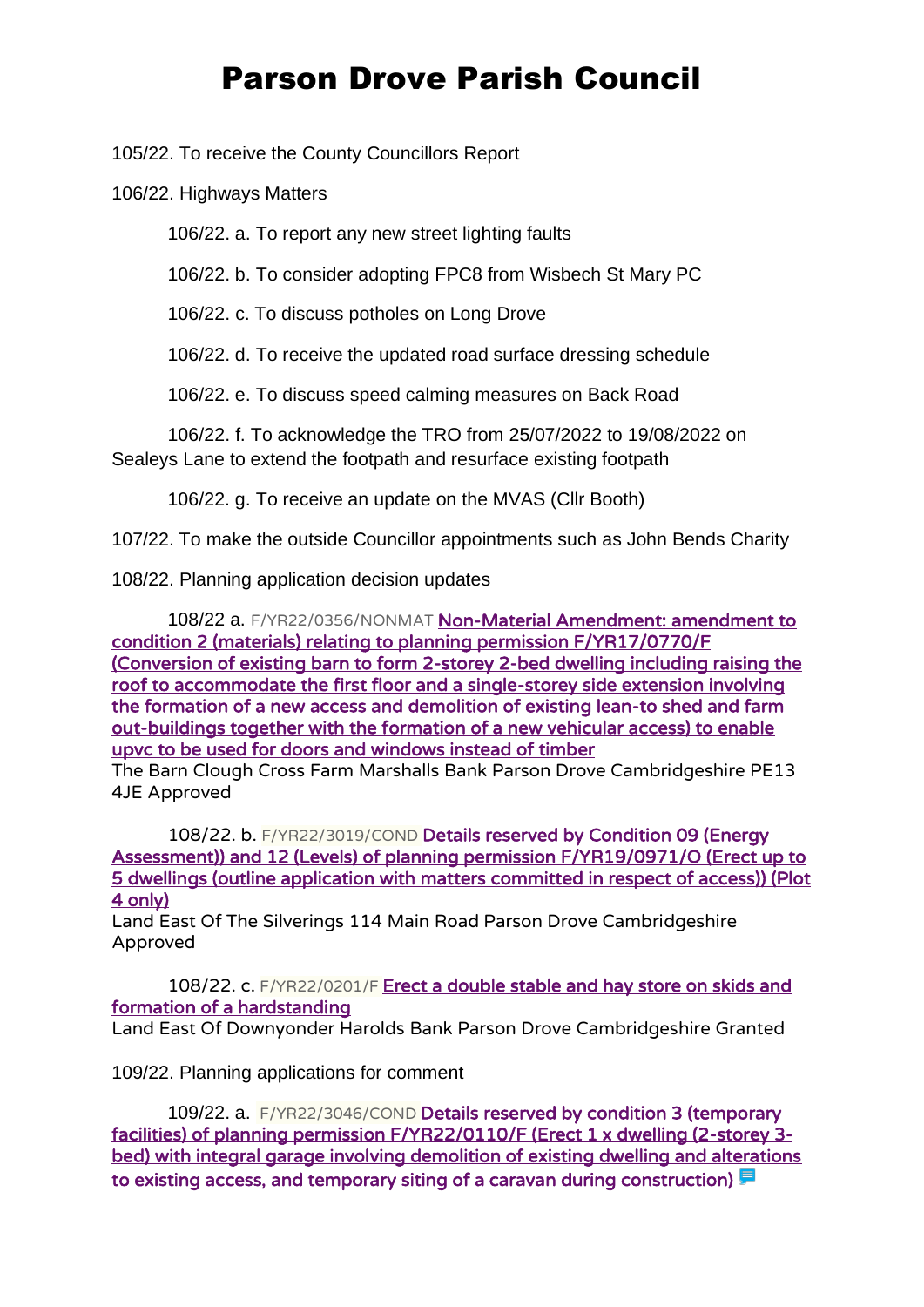Fairview Barn Johnsons Drove Parson Drove Wisbech Cambridgeshire PE13 4JS 109/22. b. F/YR22/0427/F Erect an annex (2-storey, 2-bed) incorporating [triple garage and pool house](https://www.publicaccess.fenland.gov.uk/publicaccess/applicationDetails.do?keyVal=RAA4E1HE0D800&activeTab=summary) E Lavender Cottage Seadyke Bank Murrow Wisbech Cambridgeshire PE13 4SB

109/22. c. F/YR21/1307/F Erect 4no dwellings comprising of 3 x 3-bed [single-storey and 1 x 2-storey 4/5-bed with garages including temporary siting of](https://www.publicaccess.fenland.gov.uk/publicaccess/applicationDetails.do?activeTab=summary&keyVal=R2020MHE0I900)  [a caravan during construction on Plot 3 only](https://www.publicaccess.fenland.gov.uk/publicaccess/applicationDetails.do?activeTab=summary&keyVal=R2020MHE0I900) Land North Of 1-5 Brewery Close Parson Drove Cambridgeshire

Land East Of Mill Road Murrow Cambridgeshire

109/22. d. F/YR22/0338/F Change of use of land to a traveller's site involving the siting of  $1 \times$  mobile home and  $1 \times$  touring caravan, the erection of  $1 \times$  Day [Room and the formation of an access](https://www.publicaccess.fenland.gov.uk/publicaccess/applicationDetails.do?keyVal=R8SFLCHE06P00&activeTab=summary)  $\blacksquare$ 

Land West Of Seadyke Caravan Park Seadyke Bank Murrow Cambridgeshire

110/22. To agree the payments of the Council

- 110/22. a. Payments to make
	- i. Clerks Salary (£486.03)
	- ii. Salary arrears (£99.84)
	- iii. Specsavers (£25.00)
	- iv. Working from home allowance (£25.00)
	- v. Postage expenses (£6.35)
	- vi. Iceni Tree Care LTD phase 2 tree works The Green (£850.00)
	- vii. Paul Tibbs LTD (£102.00 including £17.00 VAT)
	- viii. ROSPA Play Safety (£252.00 including £42.00 VAT)

110/22 b. Payments made

- i. E-On (£33.00)
- ii. Wave (£20.00)
- iii. EE Telephone bill (£22.80 including £3.80 VAT)
- 111/22. AGAR details

111/22. a. To accept the Annual reconciliation of accounts – prepared in accordance with AGAR standards

111/22. b. To receive the internal auditors report and to note recommendations

- 112/22. To agree the Zurich insurance quote of £936.63
- 113/22. Wryde Croft Wind Farm

113/22. a. To discuss the outcomes of current applications made

113/22. b. To discuss future applications to make